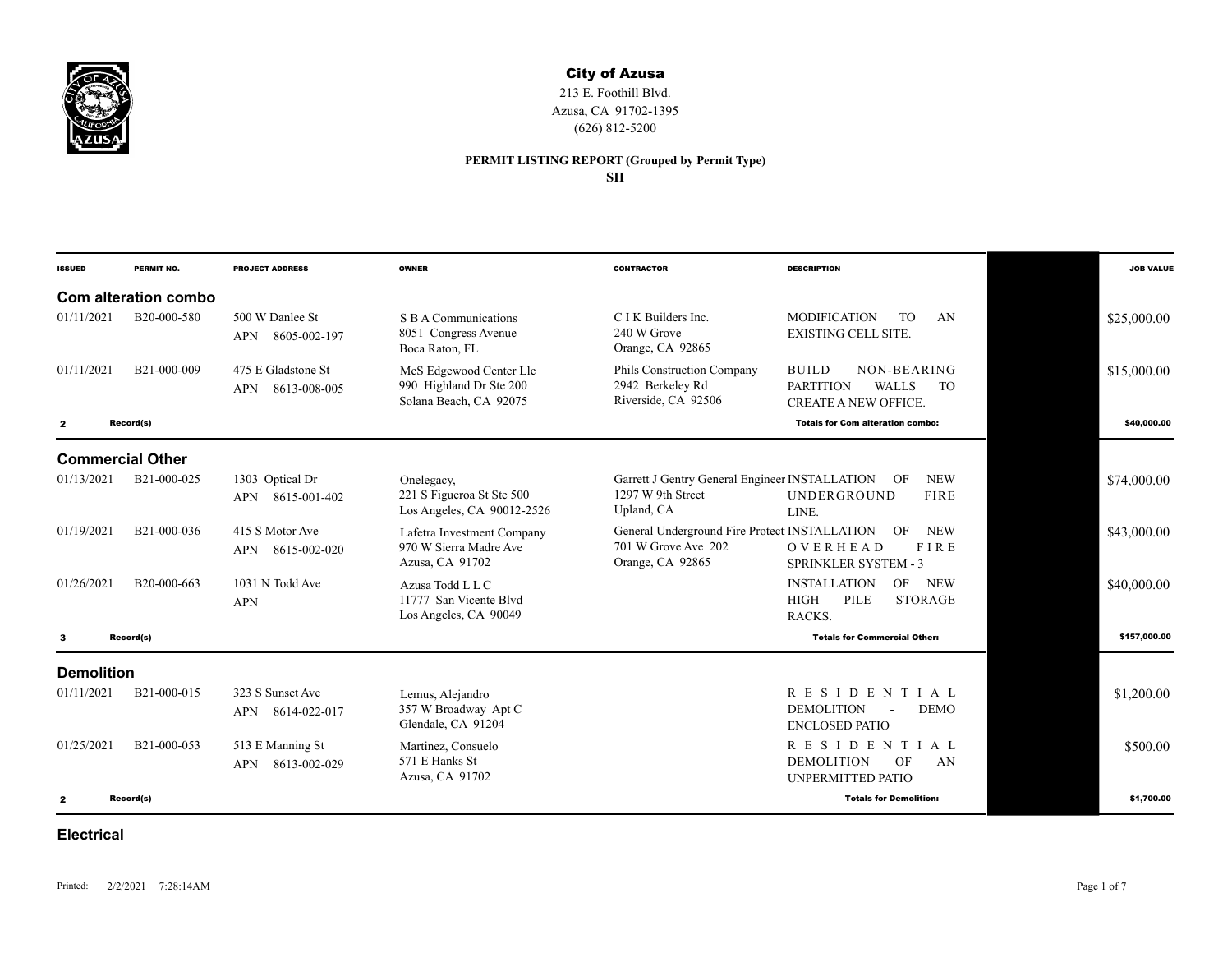| <b>ISSUED</b>     | PERMIT NO.               | <b>PROJECT ADDRESS</b>                            | <b>OWNER</b>                                                                 | <b>CONTRACTOR</b>                                                                             | <b>DESCRIPTION</b>                                                                                    | <b>JOB VALUE</b> |
|-------------------|--------------------------|---------------------------------------------------|------------------------------------------------------------------------------|-----------------------------------------------------------------------------------------------|-------------------------------------------------------------------------------------------------------|------------------|
| 01/06/2021        | B <sub>21</sub> -000-005 | 165 N Azusa Ave<br>APN 8611-030-004               | Ling, Mansi<br>1300 E Katella Ave<br>Orange, CA 92867-5022                   | Tsai Masterbuilders<br>819 N Streamview Street<br>Walnut, CA 91789                            | NEW<br>100<br>A M P<br>TEMPORARY<br>POWER<br><b>POLE</b>                                              | \$0.00           |
| 01/14/2021        | B21-000-031              | 619 N San Gabriel Ave<br>APN 8611-005-031         | Marine Estate Holding L L C                                                  | Aladdin Construction<br>9740 La Canada Way<br>Sunland, CA 91040                               | <b>INSTALLATION</b><br>OF<br>(1)<br>TPP WITH A<br>100<br>AMP<br><b>SERVICE.</b>                       | \$0.00           |
| 01/25/2021        | B21-000-040              | 325 N Alameda Ave<br>APN 8611-019-006             | Hirota, Ortiz Diana<br>325 N Alameda Ave<br>Azusa, CA 91702-3610             |                                                                                               | <b>INSTALLATION</b><br>OF<br>(3)<br>OUTLETS AND<br>$(1)$ LIGHT<br><b>FIXTURE.</b>                     | \$0.00           |
| 01/26/2021        | B21-000-056              | 1343 N Dalton Ave<br>8608-002-028<br><b>APN</b>   | Quintanilla, Carol L<br>1343 N Dalton Ave<br>Azusa, CA 91702                 |                                                                                               | 200<br>PANEL<br>A M P<br><b>UPGRADE</b>                                                               | \$0.00           |
| 01/26/2021        | B21-000-058              | 167 N Calvados Ave<br>8624-012-013<br><b>APN</b>  |                                                                              |                                                                                               | 200<br>A M P<br>PANEL<br><b>UPGRADE</b>                                                               | \$0.00           |
| 01/26/2021        | B <sub>21</sub> -000-059 | 1045 N Pasadena Ave<br>8608-016-021<br><b>APN</b> | Dang, Terence & Stephanie<br>1045 N Pasadena Avenue<br>Azusa, CA 91702       | <b>Blackbird Electric Inc</b><br>636 Dornie Street<br>Glendora, CA 91741                      | PANEL<br>200<br>A M P<br>UPGRADE<br>A N D<br><b>INSTALLATION OF A</b>                                 | \$0.00           |
| 01/26/2021        | B21-000-062              | 570 E 2nd St<br>APN 8612-017-004                  | Carmona, Joseph<br>570 E 2nd St<br>Azusa, CA 91702                           | Mr Electric<br>2038 Empress Avenue<br>South Pasadena, CA 91030                                | PANEL<br>200<br>A M P<br><b>UPGRADE</b>                                                               | \$0.00           |
| 01/26/2021        | B21-000-063              | 1127 N San Gabriel Ave<br>8617-015-035<br>APN     | Lucey, Eileen M<br>1127 N San Gabriel Ave<br>Azusa, CA 91702                 | Moshe Yacoby Electrical Contract PARTIAL REWIRE<br>6301 Ellenview Ave<br>West Hills, CA 91307 | (25)<br>$\sim$<br><b>OUTLETS</b><br>A N D<br>SWITCHES AND (6)                                         | \$0.00           |
| 01/27/2021        | B21-000-066              | 921 N Angeleno Ave<br>8605-013-008<br>APN         | Ramos, Alfonso G And Maria O<br>921 N Angeleno Ave<br>Azusa, CA 91702        |                                                                                               | <b>REPAIR</b><br>METER<br>CHANGE OUT THE MAIN<br>BREAKER ONLY.                                        | \$0.00           |
| 01/27/2021        | B20-000-649              | 734 N McKeever Ave<br>8605-003-041<br><b>APN</b>  | Leiby, Donna<br>734 N McKeever Avenue<br>Azusa, CA 91702                     |                                                                                               | <b>NEW</b><br>480V<br>600<br>AMP<br><b>SERVICE</b><br><b>TO</b><br>3-PHASE<br>REPLACE AN (E) 120/240V | \$0.00           |
| 10                | Record(s)                |                                                   |                                                                              |                                                                                               | <b>Totals for Electrical:</b>                                                                         | \$0.00           |
| <b>Mechanical</b> |                          |                                                   |                                                                              |                                                                                               |                                                                                                       |                  |
| 01/06/2021        | B21-000-006              | 1540 N Nobhill Dr<br>APN 8684-036-013             | Urbina, James M<br>1540 N Nobhill Dr<br>Azusa, CA 91702-1549                 | 41085 Golden Gate Circle<br>Murrieta, CA 92562                                                | W C Heating & Air Conditioning IHVAC CHANGEOUT - 5<br>TON AC & COIL, 80K BTU<br><b>FURNACE AND 11</b> | \$0.00           |
| 01/06/2021        | B21-000-002              | 218 S Virginia Ave D<br>8614-002-037<br>APN       | Del, Rio Arturo And Domna Trs Del Ri<br>795 S Lake Ave<br>Pasadena, CA 91106 | Air Boss Mechanical Inc<br>1777 Woodlawn Street Ste G11<br>Upland, CA 91786                   | REPLACE WALL HEATER<br>(SAME<br>LOCATION)<br>35K<br>BTU'S.                                            | \$0.00           |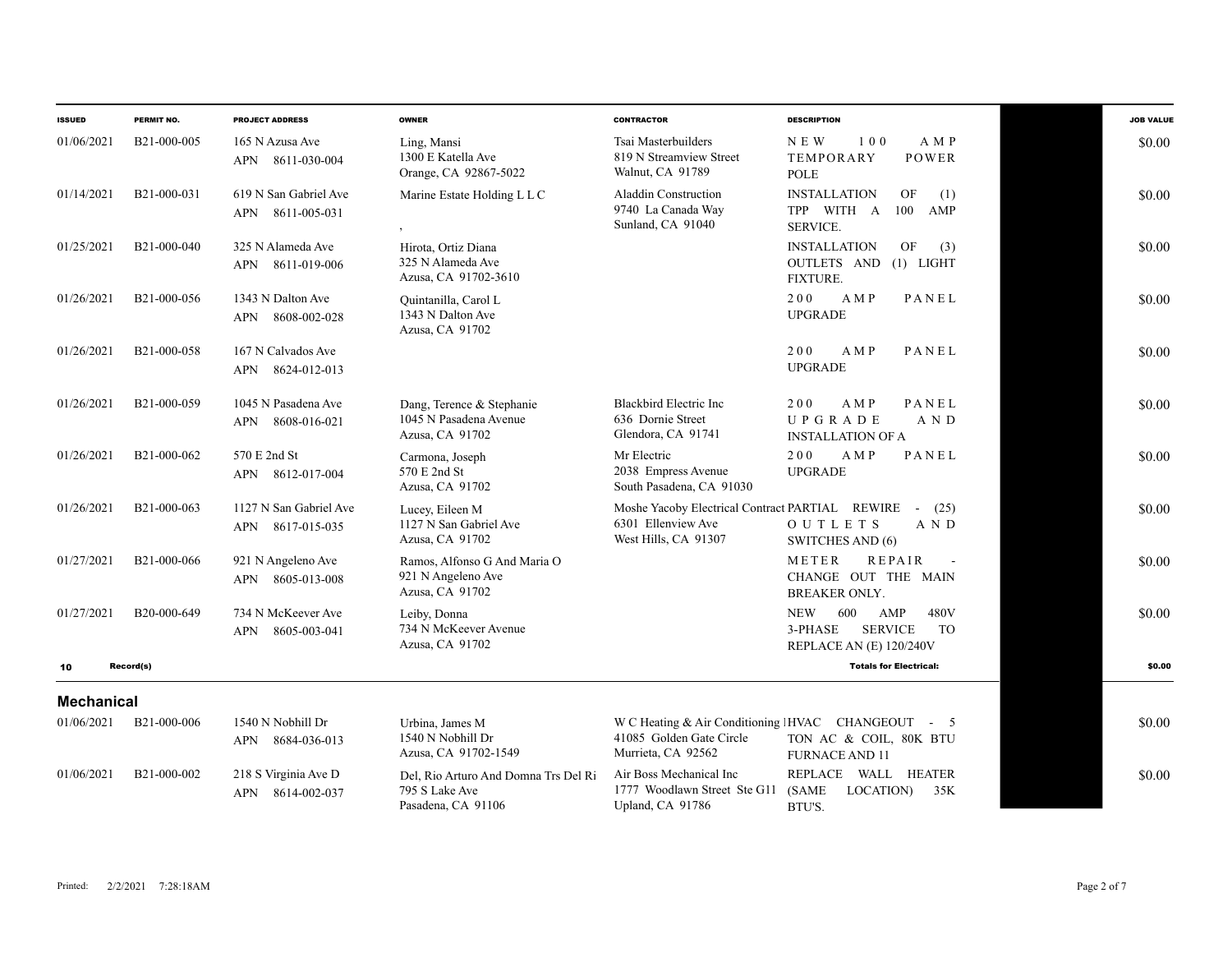| <b>ISSUED</b> | PERMIT NO.                 | <b>PROJECT ADDRESS</b>                                | <b>OWNER</b>                                                                  | <b>CONTRACTOR</b>                                                                   | <b>DESCRIPTION</b>                                                                                           | <b>JOB VALUE</b> |
|---------------|----------------------------|-------------------------------------------------------|-------------------------------------------------------------------------------|-------------------------------------------------------------------------------------|--------------------------------------------------------------------------------------------------------------|------------------|
| 01/11/2021    | B21-000-013                | 301 S Cerritos Ave<br>8613-003-013<br><b>APN</b>      | Jaimes, Concepcion L And Galarza Ger<br>301 S Cerritos Ave<br>Azusa, CA 91702 | Temp Air System<br>2648 E Workman Ave 3001<br>West Covina, CA 91791                 | FAU CHANGEOUT - 40K<br>BTU FURNACE ONLY.                                                                     | \$0.00           |
| 01/11/2021    | B21-000-014                | 884 W 13th St Unit 4<br>8617-017-096<br>APN           | Cammarano, Michael<br>884 W 13th St Apt 4<br>Azusa, CA 91702                  | PO BOX 522290<br>Longwood, FL 32752                                                 | Sears Home Improvement Product FAU CHANGEOUT - 40K<br>BTU FURNACE ONLY.                                      | \$0.00           |
| 01/14/2021    | B21-000-030                | 261 S Louise Ave<br>APN 8614-003-001                  | Angel, Saul<br>261 S Louise Ave<br>Azusa, CA 91702                            | Service Champions<br>3150 E Birch St<br>Brea, CA 92821                              | <b>REPLACE</b><br>(9)<br><b>DUCTS</b><br>ONLY.                                                               | \$0.00           |
| 01/26/2021    | B21-000-057                | 1209 N Holmar Ave<br>8608-010-030<br><b>APN</b>       | Gutierrez, Robert G And Mary G<br>7273 Calle Aragon<br>La Verne, CA 91750     | Cypress Heating & Air Conditioni HVAC<br>547 S Loraine Avenue<br>Glendora, CA 91741 | CHANGEOUT - 3<br>TON AC AND 60K BTU<br>FURNACE. NO DUCT                                                      | \$0.00           |
| -6            | Record(s)                  |                                                       |                                                                               |                                                                                     | <b>Totals for Mechanical:</b>                                                                                | \$0.00           |
|               | <b>MF Remodel Combo</b>    |                                                       |                                                                               |                                                                                     |                                                                                                              |                  |
| 01/11/2021    | B20-000-781                | 777 S Citrus Ave Unit 226<br>8622-027-105<br>APN      | Ho, Harry<br>777 S Citrus Street 226<br>Azusa, CA 91702                       |                                                                                     | CONSTRUCT (N) 60 SQ FT<br><b>ROOM</b><br><b>STORAGE</b><br>IN<br><b>EXISTING SPACE.</b>                      | \$2,000.00       |
| 01/26/2021    | B <sub>21</sub> -000-061   | 777 S Citrus Ave Bldg 7<br><b>APN</b><br>8622-027-003 | Caa Colony Apartments Azusa Llc<br>1301 Dove St<br>Newport Beach, CA 92660    | Thomas Koo<br>2509 Bolar Ave<br>Hacienda Heights, CA 91745                          | <b>REPLACE</b><br><b>SIDING</b><br>ON<br>BUILDING #7 (LIKE FOR<br>LIKE)                                      | \$15,000.00      |
| $\mathbf{z}$  | Record(s)                  |                                                       |                                                                               |                                                                                     | <b>Totals for MF Remodel Combo:</b>                                                                          | \$17,000.00      |
|               | <b>Ocupancy Inspection</b> |                                                       |                                                                               |                                                                                     |                                                                                                              |                  |
| 01/20/2021    | MS2-100-001                | 965 N Todd Ave<br>APN 8605-020-411                    | Burks, Christopher M<br>965 N Todd Ave<br>Azusa, CA 91702                     |                                                                                     | OCCUPANCY<br>FOR<br><b>SMART PATIO PLUS</b>                                                                  | \$0.00           |
| $\mathbf{1}$  | Record(s)                  |                                                       |                                                                               |                                                                                     | <b>Totals for Ocupancy Inspection:</b>                                                                       | \$0.00           |
|               | PHOTOVOLTAIC SYSTEM        |                                                       |                                                                               |                                                                                     |                                                                                                              |                  |
| 01/06/2021    | B20-000-801                | 1032 E Galatea St<br>8629-008-020<br>APN              | Gallardo, Carlos<br>1032 E Galatea St<br>Azusa, CA 91702                      | <b>Energy Renovation Center</b><br>11731 Sterling Avenue G<br>Riverside, CA 92503   | <b>INSTALLATION</b><br>OF<br><b>NEW</b><br><b>WITH</b><br><b>SYSTEM</b><br>26<br>PV.<br>MODULES AND 8.45 KW. | \$18,000.00      |
| 01/06/2021    | B20-000-802                | 528 W 5th St<br>APN 8616-015-021                      | Davey, Damon K<br>528 W 5th St<br>Azusa, CA 91702                             | <b>Energy Renovation Center</b><br>11731 Sterling Avenue G<br>Riverside, CA 92503   | INSTALLATION<br>OF<br><b>NEW</b><br>PV<br><b>SYSTEM</b><br>21<br>$\sim$<br>MODULES AND 6.72 KW.              | \$18,000.00      |
| 01/06/2021    | B <sub>20</sub> -000-806   | 210 N Edenfield Ave<br>8624-009-007<br>APN            | Swanson, Roberta<br>210 N Edenfield Avenue<br>Azusa, CA 91702                 | The Big Deal Solar Inc<br>18217 Harley John Road<br>Riverside, CA 92504             | <b>NEW</b><br>INSTALLATION<br>OF<br><b>ROOF</b><br><b>MOUNTED</b><br><b>PV</b><br><b>SYSTEM - WILL HAVE</b>  | \$16,600.00      |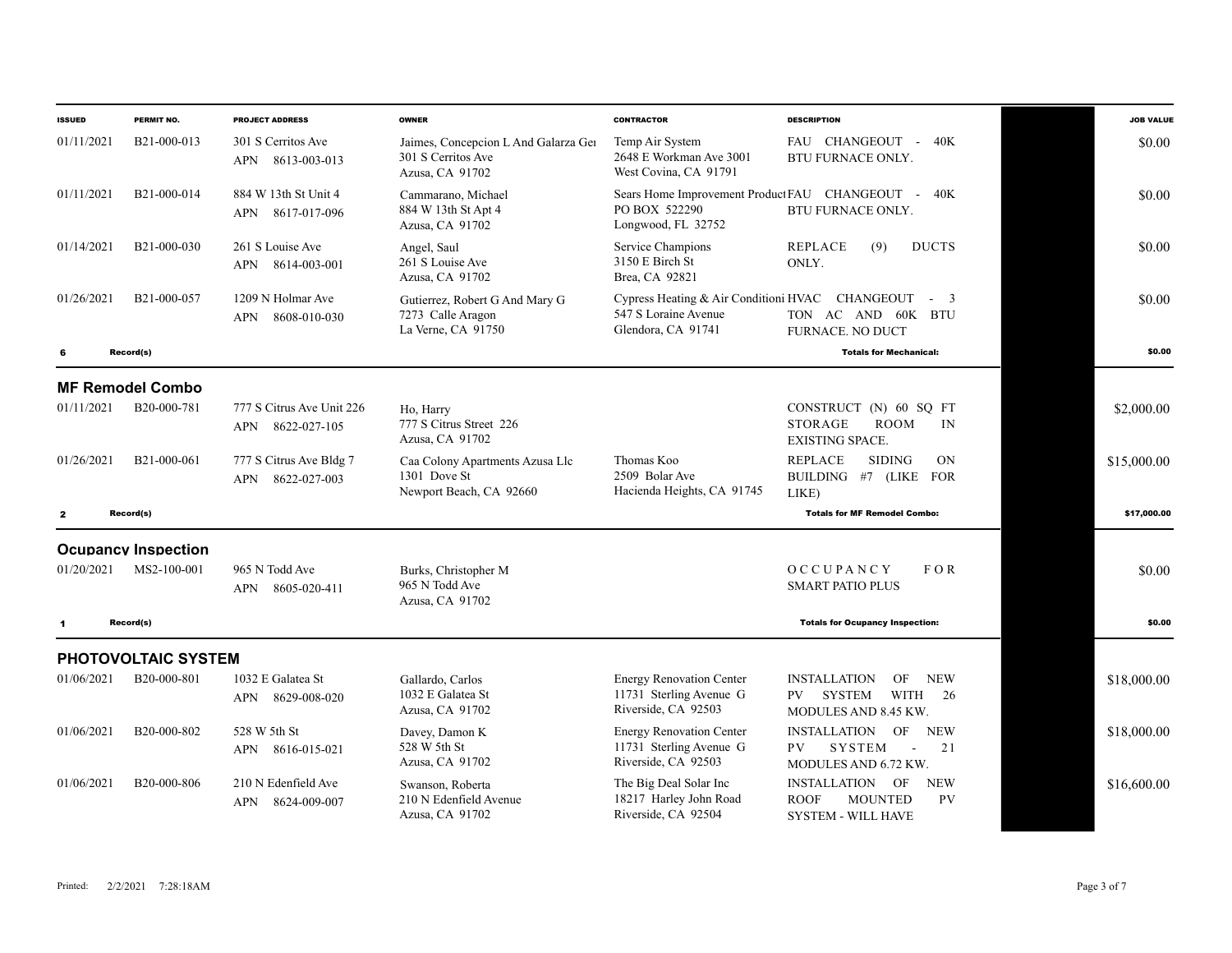| <b>ISSUED</b>   | PERMIT NO.               | <b>PROJECT ADDRESS</b>                             | <b>OWNER</b>                                                                   | <b>CONTRACTOR</b>                                                                           | <b>DESCRIPTION</b>                                                                                            | <b>JOB VALUE</b> |
|-----------------|--------------------------|----------------------------------------------------|--------------------------------------------------------------------------------|---------------------------------------------------------------------------------------------|---------------------------------------------------------------------------------------------------------------|------------------|
| 01/27/2021      | B20-000-813              | 1106 N Dalton Ave<br><b>APN</b><br>8608-010-002    | Soto, Liza<br>1106 N Dalton Ave<br>Azusa, CA 91702                             | Sunpower By Sea Bright Solar<br>1785 Industrial Park Avenue Bld: ROOF<br>Redlands, CA 92374 | <b>NEW</b><br>OF<br><b>INSTALLATION</b><br><b>PV</b><br><b>MOUNTED</b><br>SYSTEM - 5.4 KW AND 15              | \$16,000.00      |
|                 | Record(s)                |                                                    |                                                                                |                                                                                             | <b>Totals for PHOTOVOLTAIC SYSTEM:</b>                                                                        | \$68,600.00      |
| <b>Plumbing</b> |                          |                                                    |                                                                                |                                                                                             |                                                                                                               |                  |
| 01/12/2021      | B21-000-017              | 17 Mountain Laurel Way<br>8684-047-031<br>APN      | De Roy, Scott<br>17 Mountain Laurel Way<br>Azusa, CA 91702                     | All Star Water Heaters Inc.<br>30300 Puerto Vallarta Way<br>Menifee, CA 92584               | HEATER<br>WATER<br>CHANGEOUT<br>40<br>$\overline{a}$<br><b>GALLON - (SAME</b>                                 | \$0.00           |
| 01/19/2021      | B21-000-034              | 1052 E Ghent St<br>8629-016-011<br>APN             | Gutierrez, Mercedita M<br>1052 E Ghent St<br>Azusa, CA 91702                   | Rescue Rooter<br>706 Arrow Hwy<br>Azusa, CA 91702                                           | HEATER<br>WATER<br>CHANGEOUT<br>(50)<br><b>GALLON, SAME</b>                                                   | \$0.00           |
| 01/19/2021      | B21-000-044              | 777 S Citrus Ave Unit 149<br>8622-027-032<br>APN   | Lawrence, Dan<br>777 S Citrus Avenue 149<br>Azusa, CA 91702                    | Hostetler Construction Inc<br>850 W Arrow Hwy<br>Upland, CA 91786                           | OF<br><b>INSTALLATION</b><br>A<br>NEW BATH TUB IN (E)<br>BATHROOM - NO OTHER                                  | \$0.00           |
| 01/25/2021      | B <sub>21</sub> -000-052 | 223 S Elliott Ave<br>APN 8613-016-003              | Reynolds Diane E Trust Diane E Reyno<br>223 S Elliott Ave<br>Azusa, CA 91702   | All Star Water Heaters Inc.<br>30300 Puerto Vallarta Way<br>Menifee, CA 92584               | HEATER<br>WATER<br>CHANGEOUT<br>40<br>$\sim$<br><b>GALLON - SAME</b>                                          | \$0.00           |
|                 | Record(s)                |                                                    |                                                                                |                                                                                             | <b>Totals for Plumbing:</b>                                                                                   | \$0.00           |
| <b>Reroof</b>   |                          |                                                    |                                                                                |                                                                                             |                                                                                                               |                  |
| 01/06/2021      | B <sub>21</sub> -000-004 | 735 E Haltern St<br>APN 8624-014-001               | Batista, Virginia R<br>735 E Haltern St<br>Azusa, CA 91702                     | Rexway Roofing Inc.<br>507 Azusa<br>La Puente, CA 91744                                     | RESIDENTIAL REROOF -<br>23 SQS - HOUSE AND<br>GARAGE - GO OVER (1)                                            | \$6,465.00       |
| 01/19/2021      | B21-000-032              | 1455 Stonebrook St<br>8684-043-015<br>APN          | Markowski, Wojciech & Aleksandra<br>1455 Stonebrook St<br>Azusa, CA 91702-1423 | Musulman Roofing Co.<br>1066 Edna Pl<br>Covina, CA 91724                                    | RESIDENTIAL REROOF -<br>20 SOS - LIGHTWEIGHT<br>TILE (DURALITE                                                | \$15,375.00      |
| 01/19/2021      | B21-000-041              | 1005 W Sierra Madre Ave 1-4<br>8617-006-064<br>APN | Haven Management<br>9201 Archibald Avenue<br>Rancho Cucamonga, CA 91730        | 546 W Emporia<br>Ontario, CA 91762                                                          | Heritage Design Build & Consulti M U L T I - F A M I L Y<br>RESIDENTIAL REROOF -<br>36 SQS - UNITS 1-4 - TEAR | \$10,118.00      |
| 01/19/2021      | B21-000-042              | 1021 W Sierra Madre Ave 1-4<br>8617-006-064<br>APN | Haven Management<br>9201 Archibald Avenue<br>Rancho Cucamonga, CA 91730        | 546 W Emporia<br>Ontario, CA 91762                                                          | Heritage Design Build & Consulti M U L T I - F A M I L Y<br>RESIDENTIAL REROOF -<br>36 SQS - UNITS 1-4 - TEAR | \$10,118.00      |
| 01/25/2021      | B21-000-055              | 405 N Durrell Ave<br>8612-005-019<br>APN           | Damian, Leticia<br>405 N Durrell Avenue<br>Azusa, CA 91702                     | Reliable Roofing<br>12441 Chandler Blvd<br>Valley Village, CA 91607                         | RESIDENTIAL REROOF -<br>TOTAL - 17<br>SQS<br>21<br>PITCHED AND 4 FLAT -                                       | \$5,969.00       |
| 01/25/2021      | B21-000-050              | 518 E Russell St<br>8613-007-041<br><b>APN</b>     | Abe Contreras<br>518 E Russell Street<br>Azusa, CA 91702                       | Rexway Roofing Inc.<br>507 Azusa<br>La Puente, CA 91744                                     | RESIDENTIAL REROOF -<br>24 SQS - HOUSE AND<br><b>GARAGE - TEAR OFF</b>                                        | \$6,746.00       |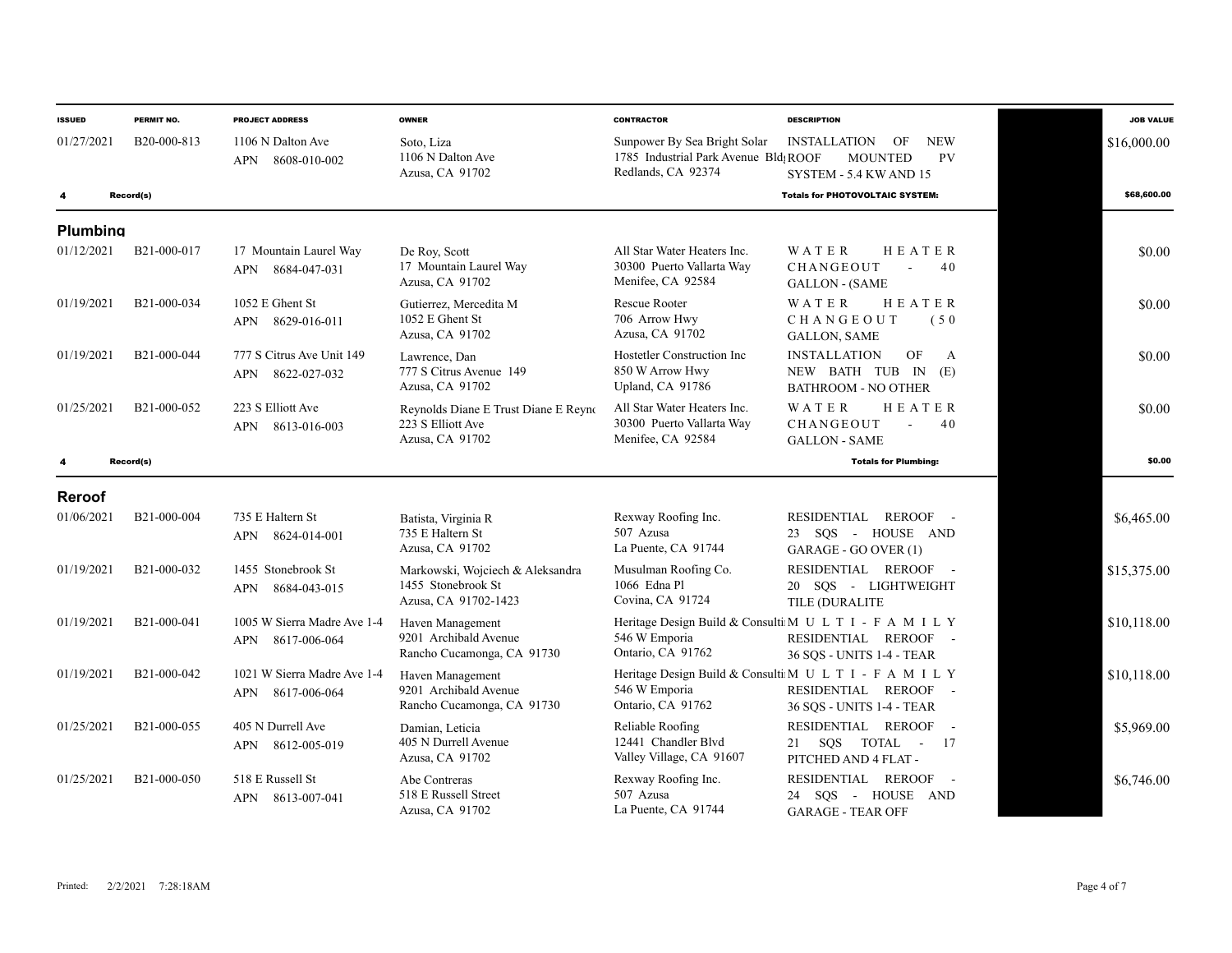| <b>ISSUED</b>           | PERMIT NO.                             | <b>PROJECT ADDRESS</b>                    | <b>OWNER</b>                                                               | <b>CONTRACTOR</b>                                                             | <b>DESCRIPTION</b>                                                                         | <b>JOB VALUE</b> |
|-------------------------|----------------------------------------|-------------------------------------------|----------------------------------------------------------------------------|-------------------------------------------------------------------------------|--------------------------------------------------------------------------------------------|------------------|
| 01/28/2021              | B <sub>21</sub> -000-070               | 1120 N Dalton Ave<br>APN 8608-010-005     | Arenas, Ryan A<br>1120 N Dalton Ave<br>Azusa, CA 91702-2126                | Socal Green Builders<br>17725 Rhoda Street Suite 2<br>Encino, CA 91316        | REROOF -<br>RESIDENTIAL<br>19 SOS - HOUSE AND<br><b>GARAGE - TEAR OFF</b>                  | \$5,340.00       |
| $\overline{\mathbf{z}}$ | Record(s)                              |                                           |                                                                            |                                                                               | <b>Totals for Reroof:</b>                                                                  | \$60,131.00      |
|                         | <b>SF addition combo</b>               |                                           |                                                                            |                                                                               |                                                                                            |                  |
| 01/05/2021              | B20-000-286                            | 1024 N Orange Ave<br>APN 8605-006-009     | Silva, Reynaldo<br>1022 N Orange Ave<br>Azusa, CA 91702                    |                                                                               | 432<br>SO FT ADU<br><b>NEW</b><br>REAR OF 1022 N. - WILL<br>HAVE (1) BEDROOM, (1)          | \$66,000.00      |
| 01/06/2021              | B <sub>20</sub> -000-605               | 1209 N Dalton Ave<br>APN 8608-011-006     | Garcia, David A And Mayra G<br>1209 N Dalton Ave<br>Azusa, CA 91702        | J & R Perryman Construction<br>2740 E Cameron Avenue<br>West Covina, CA 91791 | <b>NEW</b><br>990<br>SO <sub>1</sub><br>FT<br>ADDITION - 46 SQ FT<br>ADDED TO THE 1ST      | \$159,958.00     |
| 01/07/2021              | B20-000-775                            | 1014 N Soldano Ave<br>APN 8608-016-028    | Ahern, Gregory P Sr And Barbara J<br>1014 N Soldano Ave<br>Azusa, CA 91702 |                                                                               | NEW<br>66<br>S O<br>F T<br>BATHROOM OFF OF<br><b>THE</b><br>FAMILY ROOM. WILL              | \$10,654.00      |
| 01/13/2021              | B21-000-027                            | 1490 N Hilltop Dr<br>APN 8684-034-009     | Jaramillo, Luis A Jr And Sandra<br>1490 N Hilltop Dr<br>Azusa, CA 91702    | Rooms-N-Covers Etc.<br>840 Rochester Ave C<br>Ontario, CA 91761               | <b>NEW</b><br>480<br>SO.<br>FT<br><b>ALUMAWOOD</b><br>PATIO<br><b>COVER LOCATED IN THE</b> | \$12,231.00      |
| 01/19/2021              | B21-000-043                            | 505 E 11th St<br>APN 8608-006-016         | Stong Jacqueline Trust Jacqueline Ston<br>Po Box 1338<br>Azusa, CA 91702   |                                                                               | LEGALIZE LATTICE<br><b>TOP</b><br>PATIO COVER                                              | \$500.00         |
| 5                       | Record(s)                              |                                           |                                                                            |                                                                               | <b>Totals for SF addition combo:</b>                                                       | \$249,343,00     |
| <b>SF New Combo</b>     |                                        |                                           |                                                                            |                                                                               |                                                                                            |                  |
| 01/06/2021              | B20-000-151                            | 1022 E Armstead St<br>8629-010-006<br>APN | Marroquin, Elbia A<br>1022 E Armstead St<br>Azusa, CA 91702                |                                                                               | CONVERT (E) 380 SQ FT<br>GARAGE TO (N) ADU -<br>WILL HAVE (1)                              | \$28,500.00      |
| 01/14/2021              | B <sub>20</sub> -000-511               | 1002 N Pasadena Ave<br>APN 8608-005-009   | Greaves, Thomas And Magdalena<br>1002 N Pasadena Ave<br>Azusa, CA 91702    | Master Remodelers Inc<br>1843 E Pioneer Drive<br>West Covina, CA 91791        | 480 SQ FT ADU<br>(N)<br>ABOVE (E) GARAGE TO<br>BE 501 E 10TH ST-ADU                        | \$55,394.00      |
| 01/26/2021              | B20-000-647                            | 1022 W 4th St<br>APN 8615-006-022         | Lopez, Christiana L<br>1024 W 4th St<br>Azusa, CA 91702-3306               |                                                                               | REAR OF 1024; NEW 800<br>SO FT ADU AND NEW 41<br>SQ FT FRONT PORCH -                       | \$115,637.00     |
| 3                       | Record(s)                              |                                           |                                                                            |                                                                               | <b>Totals for SF New Combo:</b>                                                            | \$199,531.00     |
| 01/11/2021              | <b>SF remodel combo</b><br>B20-000-785 | 303 E Montello Dr<br>8608-007-025<br>APN  | Gomez. Richard And Jo Ann<br>303 E Montello Dr<br>Azusa, CA 91702          |                                                                               | PARTIAL<br>REMOVE<br><b>KITCHEN</b><br><b>WALL</b><br><b>AND</b><br>INSTALL (N) BEAM.      | \$9,000.00       |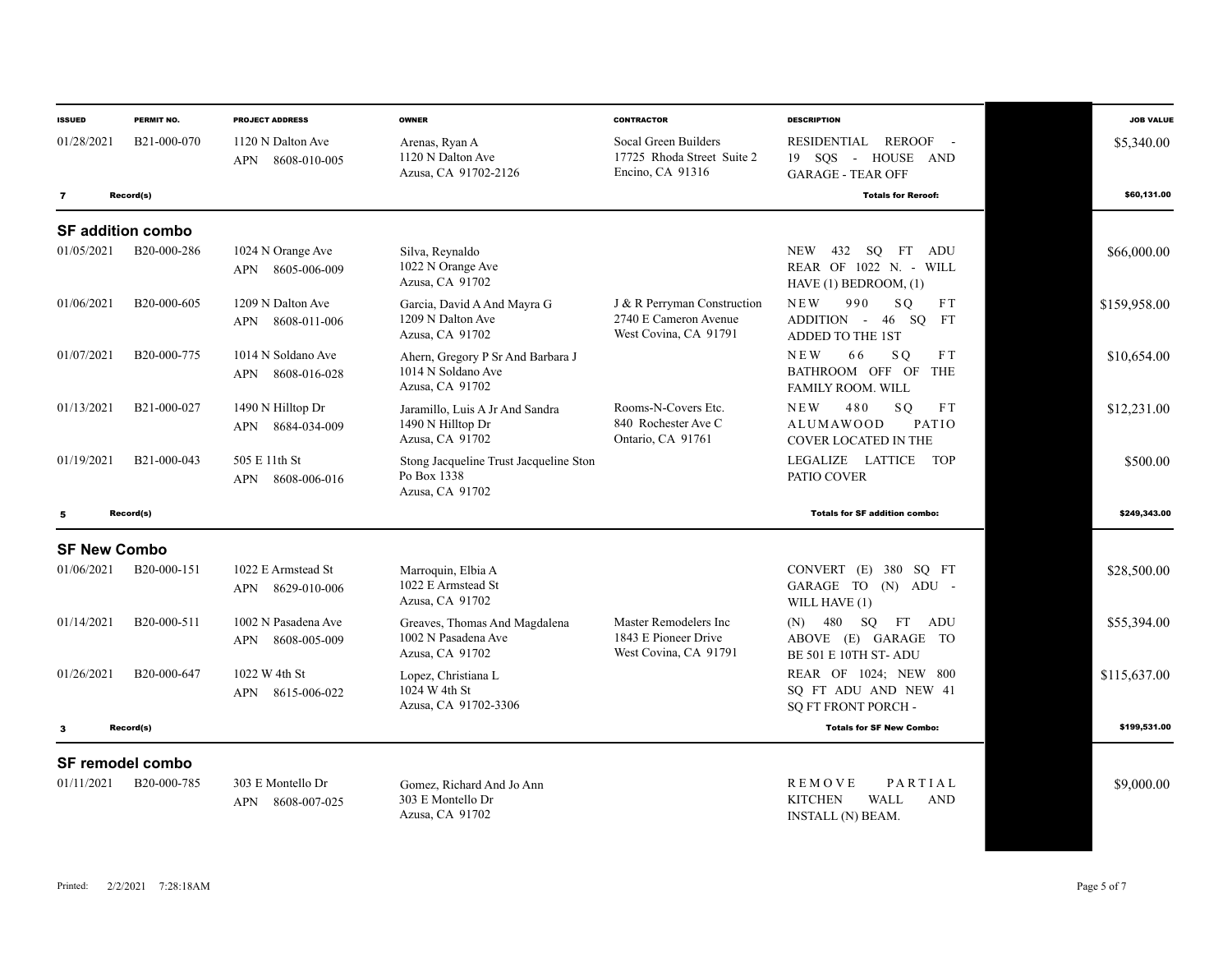| <b>ISSUED</b> | PERMIT NO.                      | <b>PROJECT ADDRESS</b>                                    | <b>OWNER</b>                                                                 | <b>CONTRACTOR</b>                                               | <b>DESCRIPTION</b>                                                                                     | <b>JOB VALUE</b> |
|---------------|---------------------------------|-----------------------------------------------------------|------------------------------------------------------------------------------|-----------------------------------------------------------------|--------------------------------------------------------------------------------------------------------|------------------|
| 01/11/2021    | B21-000-011                     | 613 W Edith Ann Dr<br>8617-010-013<br><b>APN</b>          | Dang, Veera<br>613 W Edith Ann Dr<br>Azusa, CA 91702                         |                                                                 | OF<br><b>INSTALLATION</b><br>A N D<br>DRYWALL<br><b>INSULATION ON THE</b>                              | \$2,500.00       |
| 01/27/2021    | B21-000-007                     | 1139 N San Gabriel Ave<br>8617-015-032<br>APN             | Deharo, Eddie<br>1139 N San Gabriel Avenue<br>Azusa, CA 91702                |                                                                 | <b>INSTALLATION</b><br>OF<br><b>NEW</b><br>36"<br><b>DOOR</b><br>IN<br>THE<br>GARAGE. REPLACE (1)      | \$1,000.00       |
| 01/28/2021    | B <sub>21</sub> -000-068        | 1103 W Calle Del Sol Unit 4<br><b>APN</b><br>8617-003-020 | Fannie Mae Federal National Mortgage<br>W<br>Plano, TX                       | Economu Construction Inc<br>PO BOX 900640<br>Palmdale, CA 93590 | <b>RESIDENTIAL</b><br><b>INTERIOR</b><br><b>REMODEL</b><br><b>REMODEL</b><br>$\sim$<br>KITCHEN AND (1) | \$16,500.00      |
| 4             | Record(s)                       |                                                           |                                                                              |                                                                 | <b>Totals for SF remodel combo:</b>                                                                    | \$29,000.00      |
| Sign          |                                 |                                                           |                                                                              |                                                                 |                                                                                                        |                  |
| 01/19/2021    | B20-000-812                     | 426 N San Gabriel Ave<br>8611-015-029<br>APN              | 426 San Gabriel Llc<br>12550 Whittier Blvd<br>Whittier, CA 90602             | 12550 Whittier Blvd<br>Whittier, CA 90602                       | Tritan Construction Management INSTALLATION OF NEW<br>NON-ILLUMINATED<br>MONUMENT SIGN TO              | \$5,000.00       |
| 01/20/2021    | B21-000-045                     | 200 W Foothill Blyd<br>8611-005-032<br>APN                | Legaspi, Stephen<br>200 W Foothill Blyd<br>Azusa, CA 91702                   | New Sign Solution<br>9468 Garvey<br>South El Monte, CA 91773    | <b>INSTALLATION</b><br>OF<br>(1)<br><b>ILLUMINATED</b><br><b>CHANNEL</b><br>LETTER SIGN TO SAY "       | \$2,500.00       |
| 01/27/2021    | B <sub>21</sub> -000-064        | 475 E Gladstone St<br>8613-008-005<br>APN                 | McS Edgewood Center Llc<br>990 Highland Dr Ste 200<br>Solana Beach, CA 92075 | Swain Sign Inc<br>1384 E 5th St<br>Ontario, CA 91764            | <b>INSTALLATION</b><br>OF<br>(1)<br>NEW<br><b>ILLUMINATED</b><br>CHANNEL LETTER SIGN                   | \$2,500.00       |
| 3             | Record(s)                       |                                                           |                                                                              |                                                                 | <b>Totals for Sign:</b>                                                                                | \$10,000.00      |
|               | Special insp commercial         |                                                           |                                                                              |                                                                 |                                                                                                        |                  |
| 01/12/2021    | B21-000-023                     | 1543 Paramount St<br><b>APN</b>                           | McGeeney, Michael<br>1543 W Paramount Street<br>Azusa, CA 91702              |                                                                 | COMMERCIAL<br><b>SPECIAL</b><br><b>INSPECTION</b><br><b>FOR</b><br>(2)<br>UNPERMITTED ROLL UP          | \$0.00           |
| $\mathbf{1}$  | Record(s)                       |                                                           |                                                                              |                                                                 | <b>Totals for Special insp commercial:</b>                                                             | \$0.00           |
|               | <b>Special Insp Residential</b> |                                                           |                                                                              |                                                                 |                                                                                                        |                  |
| 01/06/2021    | B21-000-003                     | 928 N Sunset Ave<br>APN 8605-013-012                      | Davila, Bryan<br>6733 Ramblewood Court<br>Eastvale, CA 92880                 |                                                                 | <b>RESIDENTIAL</b><br><b>SPECIAL</b><br>INSPECTION - IMPROPER<br><b>SUB-FLOOR ACCESS</b>               | \$0.00           |
| 01/07/2021    | B <sub>21</sub> -000-010        | 619 N Vernon Ave<br>8616-003-035<br>APN                   | Castro, Salvador<br>2416 Mount Olive Lane<br>Bradbury, CA 91008              |                                                                 | <b>RESIDENTIAL</b><br><b>SPECIAL</b><br>INSPECTION - GARAGE IS<br><b>IN SUB-STANDARD</b>               | \$0.00           |
| 01/11/2021    | B20-000-594                     | 1044 N Dalton Ave<br>8608-016-009<br>APN                  | Rodriguez, Gary<br>1044 N Dalton Ave<br>Azusa, CA 91702                      |                                                                 | <b>SPECIAL</b><br><b>RESIDENTIAL</b><br><b>INSPECTION</b><br>T O<br>FINALIZE B09-462                   | \$0.00           |